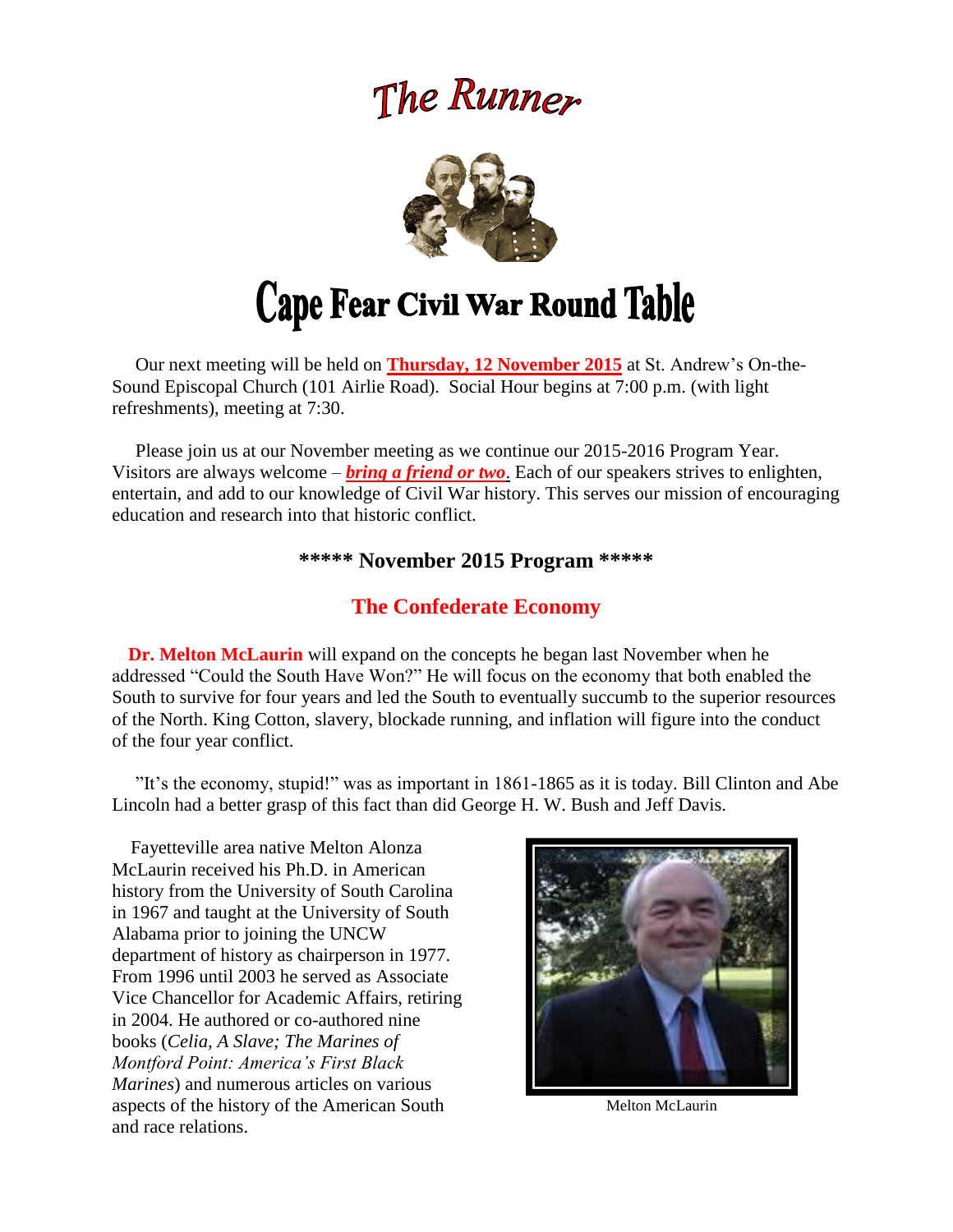Join the RT at the November meeting to learn about aspects of the Civil War that may have had too little discussion.

 **Editor**

## **\*\*\*\*\* Trivia Questions for November \*\*\*\*\***

A special thanks to **Joe George** for supplying the trivia questions for this issue of *The Runner.*

**1 –** Wilmer McLean was too old to fight in the Civil War. But that did not stop the 47 year-old Virginia farmer and merchant from being involved in two of the most important events of the war. What were they?

**2 -** Although not unique to the Civil War, what were "Quaker Guns?"

**3 –** This state was a significant supplier to the Confederacy, providing much needed beef, pork, fish, fruit and particularly salt **(**which kept meat from spoiling). In addition, while other Confederate states recruited more and/or lost more soldiers in total, this Southern state provided the largest percentage (in terms of ratio of soldiers to total residents) of any of the other southern states. Name that state.

**4 –** Most of us are familiar with the term 4-F used in classifications given to new military registrants who are not acceptable for service in the Armed Forces due to medical, dental, or other reasons. Most people do not know the term 4-F originated in the Civil War. What did it mean at that time?

**5 –** This facility had two observation towers constructed for onlookers. Citizens could pay 15 cents to take a look. Concession stands next to the towers sold peanuts, cakes, and lemonade. What was this facility?

#### **\*\*\*\*\* Raffle Winners \*\*\*\*\***

#### **Raffle Master: Ed Gibson**

If you have books, prints, or other items that you would like to donate to the raffle, contact Ed Gibson [\(egibson759@aol.com\)](mailto:egibson759@aol.com) before our next meeting. *The raffle is one of the components which allow the CFCWRT to fund our activities and our speakers*. Please take part in our raffle by contributing items and/or purchasing tickets.

| <b>Marching Toward Freedom</b>   | - Joe George    |
|----------------------------------|-----------------|
| Why the South Lost the Civil War | - Linda Lashley |
| Maps of the Civil War            | - Linda Lashley |
| <b>Grants Memoirs</b>            | - John Bolger   |
| Seasons of War                   | - John Bolger   |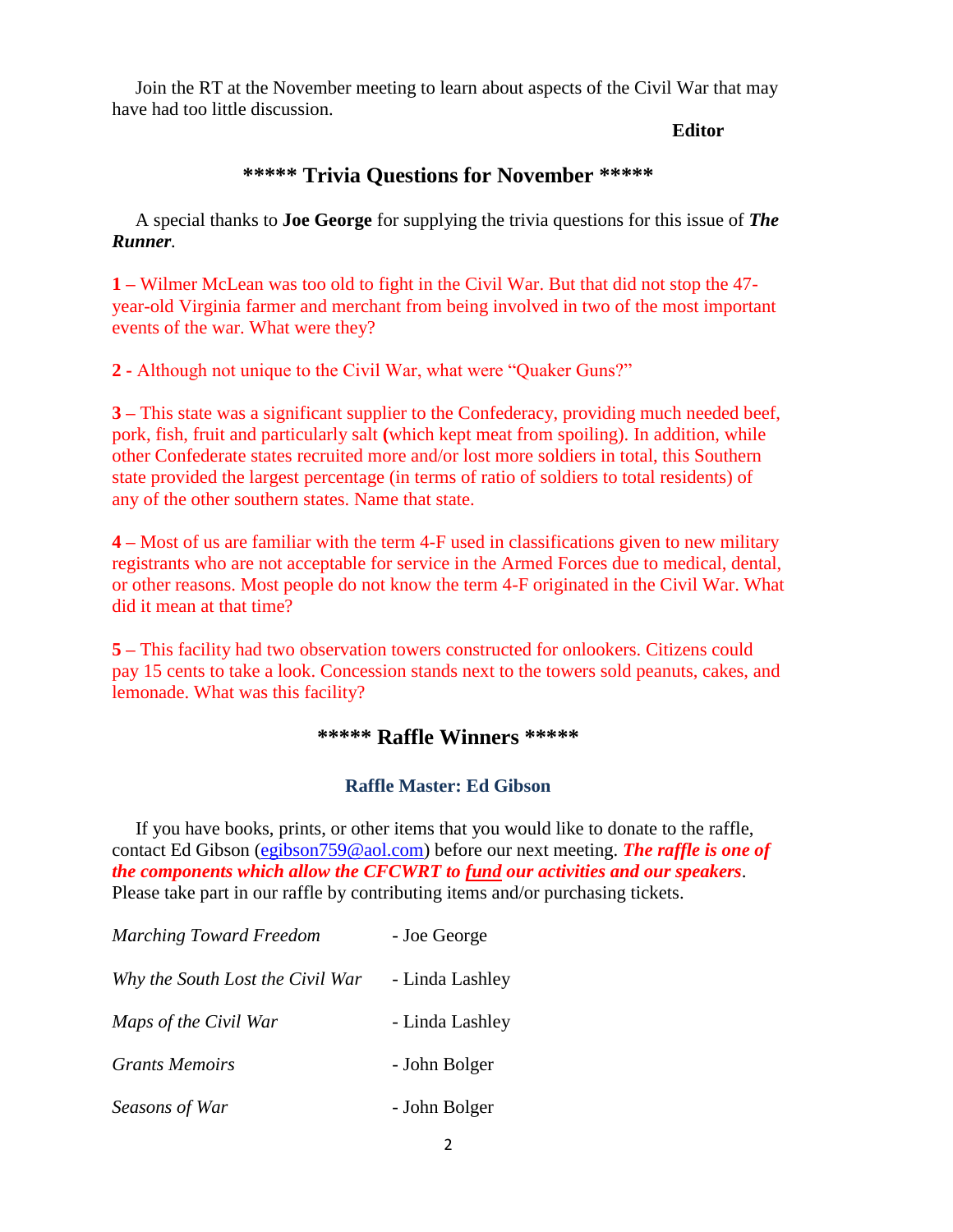

\*\*\*\*\* **Member News & Activities** \*\*\*\*\*



**Blockade Runner the** *Robert E. Lee*

 If you have member news or news about Civil War events that you think would be of interest to CFCWRT membership, send me an email with the details. Thank you.

1 – *The February Dinner will change date and venue*. The meeting will be on **February 4, 2016** at the **Blockade Runner** in Wrightsville Beach. **Kelly Hinson** will return in: An Evening with Mrs. Thomas "Stonewall" Jackson.

Mark your calendar and save this date. Additional details about the dinner meeting will be forthcoming in a future issue of *The Runner.*

2 – **Latimer House**, 126 South Third Street (910-762-0492) – Saturday, October 31, Tours at 7:00, 7:30 & 8:00 PM –  $\mathfrak{Im}$  **fflemoriam** – The Victorian Mourning Program Learn how Victorian-era Americans grieved for their loved ones with exhibits about clothing, customs, food, and more featuring costumed interpreters. Tours of Latimer House may encounter Victorian spirits. Cost \$5 for CFCWRT members.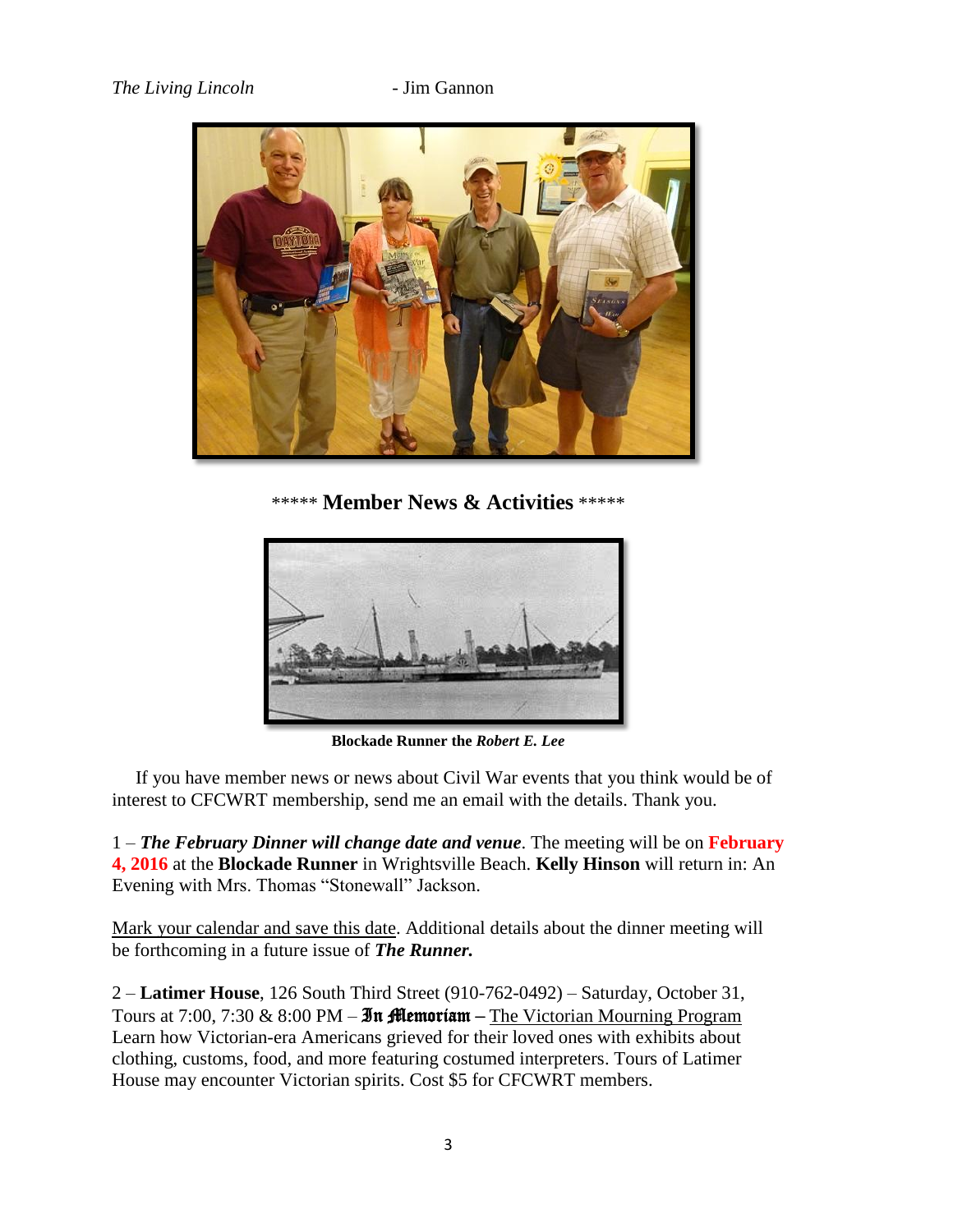### **\*\*\*\*\* October Program \*\*\*\*\***

## **A Civil War Challenge**



 A great big game of Civil War Jeopardy took place at the October Meeting. **Brian Kraus**, A.K.A. Alex Trebek, took a wide variety of questions from those in attendance.

 Among the subjects: **Actions of the 26th North Carolina at Gettysburg** (decimated in actions against the Iron Brigade and on the third day); **Longest continuous engagement during the war** (During the Battle of Spotsylvania in the Bloody Angle, the opposing forces of Lee and Grant endured approximately 24 hours of fierce hand-to-hand combat); **First land battle of the war** (The Battle of Philippi on June 3, 1861, in what became West Virginia, is credited as the first battle. George B. McClellan claimed the Union victory for his rising star); **Animosity between George McClellan and A.P. Hill** (George and Powell vied for the affections of the same woman and George won Marcy's heart and hand); **Comparison of casualties between USA and CSA officers** (the Southerners probably claimed this Pyrrhic victory by losing a lot of their brother officers – leading from the front); **The relationship between Robert E. Lee and George E. Pickett** ( Their relationship was very cool following Pickett's poor showing at Five Forks during April 1865. After the war, John S. Mosby accompanied Pickett to a visit with Lee in Richmond. After Mosby and Pickett left Lee, Pickett remarked that Lee had had his division massacred at Gettysburg on July 3, 1863 – Mosby, perhaps trying to lift Pickett's spirits, remarked that Lee had made Pickett "immortal"); **Lee's preference: Jackson or Longstreet** (Lee never expressed his personal feelings; however, Lee most often located his HQ near Longstreet's  $1<sup>st</sup>$  Corps camps.

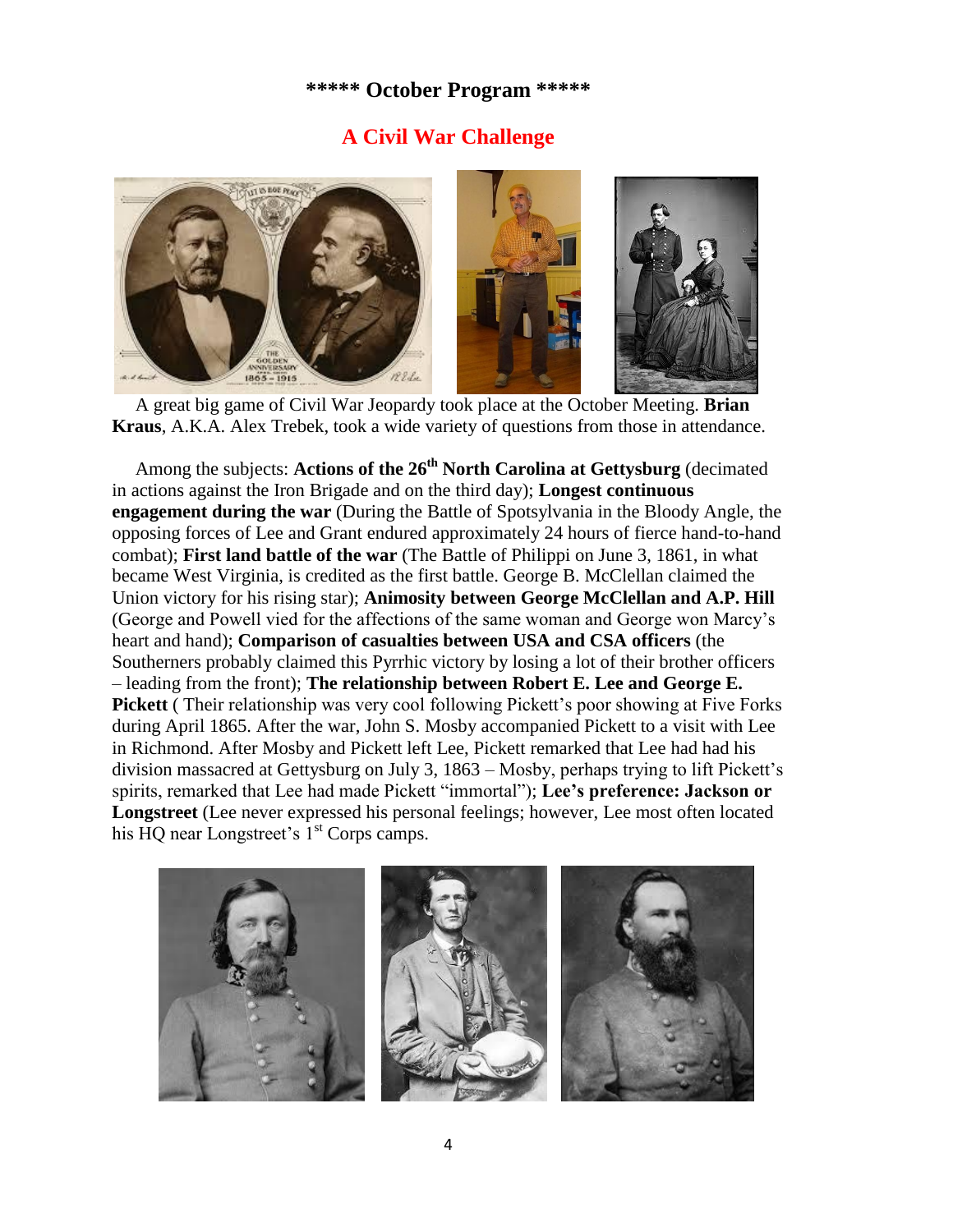Brian's format opened the floor for comments and thoughts. From the extended length of the meeting, it was apparent that those present had done more than doze through previous Round Table discussions. Lively discussions kept things moving!

 Thanks to Brian for leading a spirited meeting and thanks for those present for sharing their knowledge of Civil War history.

Note: Thanks to Lance Blevins for his meeting notes and to Linda Lashley for her meeting photographs.

## **\*\*\*\*\* Trivia Questions for November \*\*\*\*\***

**1 –** Wilmer McLean was too old to fight in the Civil War. But that did not stop the 47 year-old Virginia farmer and merchant from being involved in two of the most important events of the war. What were they? The first major battle of the Civil War, the First Battle of Bull Run (First Manassas) took place on McLean's farm, the Yorkshire Plantation. Union artillery fired on his house that was being used as headquarters by Confederate General P.G.T. Beauregard. In the months following the battle, McLean was nearly bankrupt so he packed up his family and moved to what he hoped would be a more peaceful corner of his home state. But the Civil War was not through with Wilmer McLean. Four years later, Grant's Union forces commandeered McLean's house in Appomattox where Lee would surrender to Grant. After the surrender ceremony, Union soldiers ransacked the house leaving little but the structure itself behind. Financially ruined once again, Wilmer was forced to sell the home and find work, as of all things, a federal tax collector. Embittered, he would later claim that the war began in my front yard and ended in my front parlor.

**2 -** Although not unique to the Civil War, what were "Quaker Guns?" "Quaker Guns" were used by both the North and the South. However, due to its shortage of artillery, they were often used by the Confederacy. They were typically large logs, shaped to resemble cannon, painted black and positioned behind fortifications to delay assaults by overwhelmingly superior Union troops. Occasionally, a real gun carriage was placed beneath the log. These were used during the war for deception that a position was strongly held and sometimes, the ruse worked. The name comes from the Religious Society of Friends, or Quakers, who have traditionally held a religious opposition to war and violence.



**3 –** This state was a significant supplier to the Confederacy, providing much needed beef, pork, fish, fruit and particularly salt **(**which kept meat from spoiling). In addition, while other Confederate states recruited more and/or lost more soldiers in total, this Southern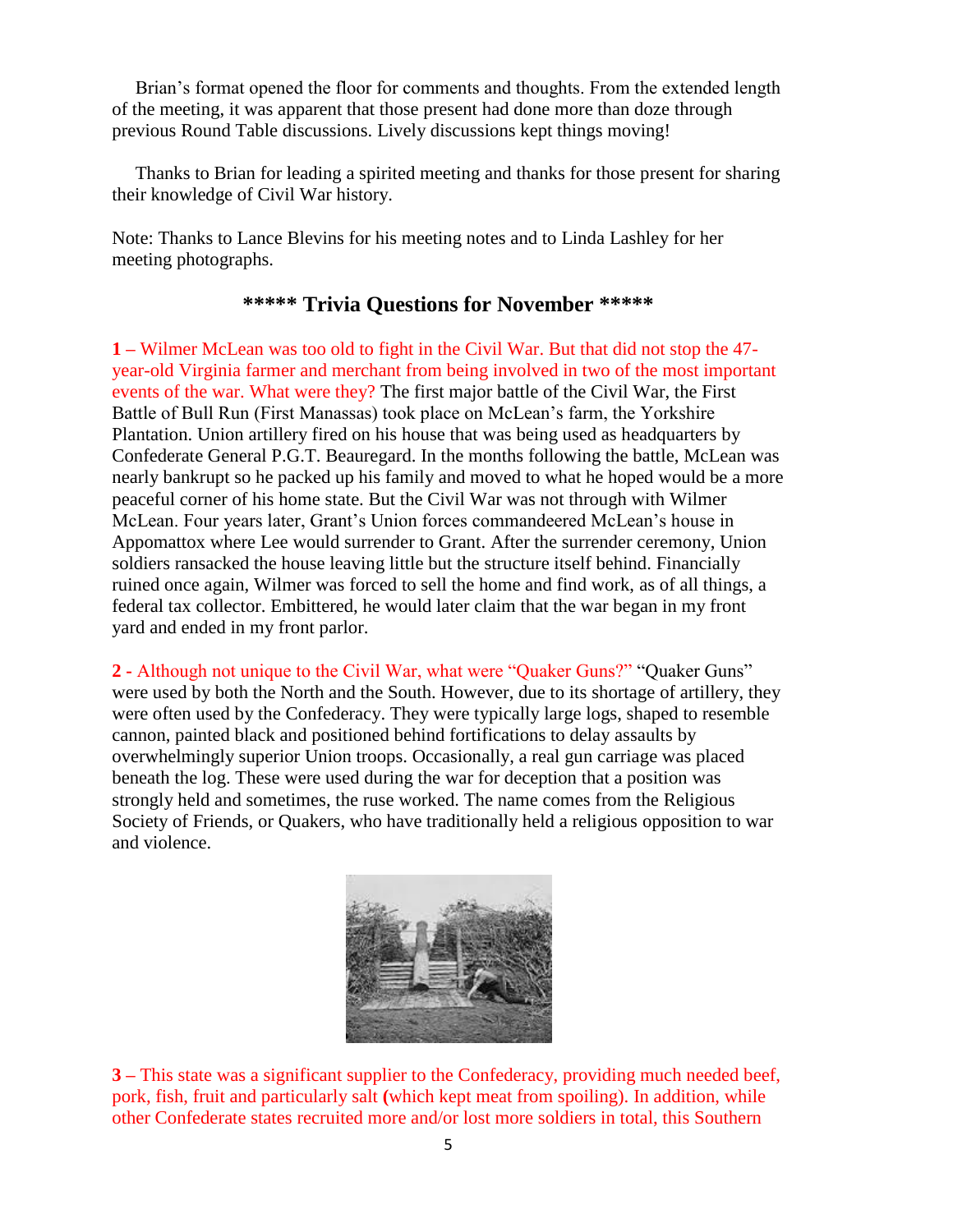state provided the largest percentage (in terms of ratio of soldiers to total residents) of any of the other southern states. Name that state. Florida. It was the third state to secede. It was the smallest of the eleven Confederate states with 140,000 residents of whom 60,000 of them were slaves. The 15,000 Floridians who fought in the war was the largest percentage (ratio of soldiers to non-slave residents) of all southern states. Of those 15,000 soldiers, almost  $5,000$ , or one-third, died or were killed as a result of the war – a very disproportionate loss compared to Florida's sister states. Many more who survived were disabled or had their lives shortened due to health issues directly related to their military service. While very little fighting actually took place on Florida soil, many Confederate troops were deployed to the major theatres of operations in Virginia and in the West. Little press is dedicated to the few battles that occurred in Florida – (Fort Pickens, The Tampa Bay Incident, Battle of Olustee, and the Battle of Natural Bridge. By most measures, none of these battles were extremely pivotal and had little effect on the war's outcome. However, Floridians participated in many major battles with General Robert E. Lee's troops in Northern Virginia. There were nearly 500 Florida soldiers who surrendered with General Lee when he surrendered the Army of Northern Virginia at Appomattox Court House.



OK, I got caught up in Joe's Trivia questions and had to add this to his Florida information: Anyone know who this gentleman was? He became a Confederate brigadier general late in the war. Originally from Greenville, NC, he moved to Florida in 1844.

#### **Editor**

**4 –** Most of us are familiar with the term 4-F used in classifications given to new military registrants who are not acceptable for service in the Armed Forces due to medical, dental, or other reasons. Most people do not know the term 4-F originated in the Civil War. What did it mean at that time? It was used to disqualify army recruits who did not have four front teeth. Without four front teeth, soldiers would be unable to tear open gunpowder packages quickly; hence, making them ineffective riflemen, placing himself and his fellow soldiers at greater risk. Molars and premolars in the back of the mouth were not sufficient for the task of opening gunpowder packages. Only the incisors and canine teeth in the front could be used. So 4-F means "lacks Four Front teeth."

**5 –** This facility had two observation towers constructed for onlookers. Citizens could pay 15 cents to take a look. Concession stands next to the towers sold peanuts, cakes, and lemonade. What was this facility? The Union prison camp at Elmira, NY. The towers